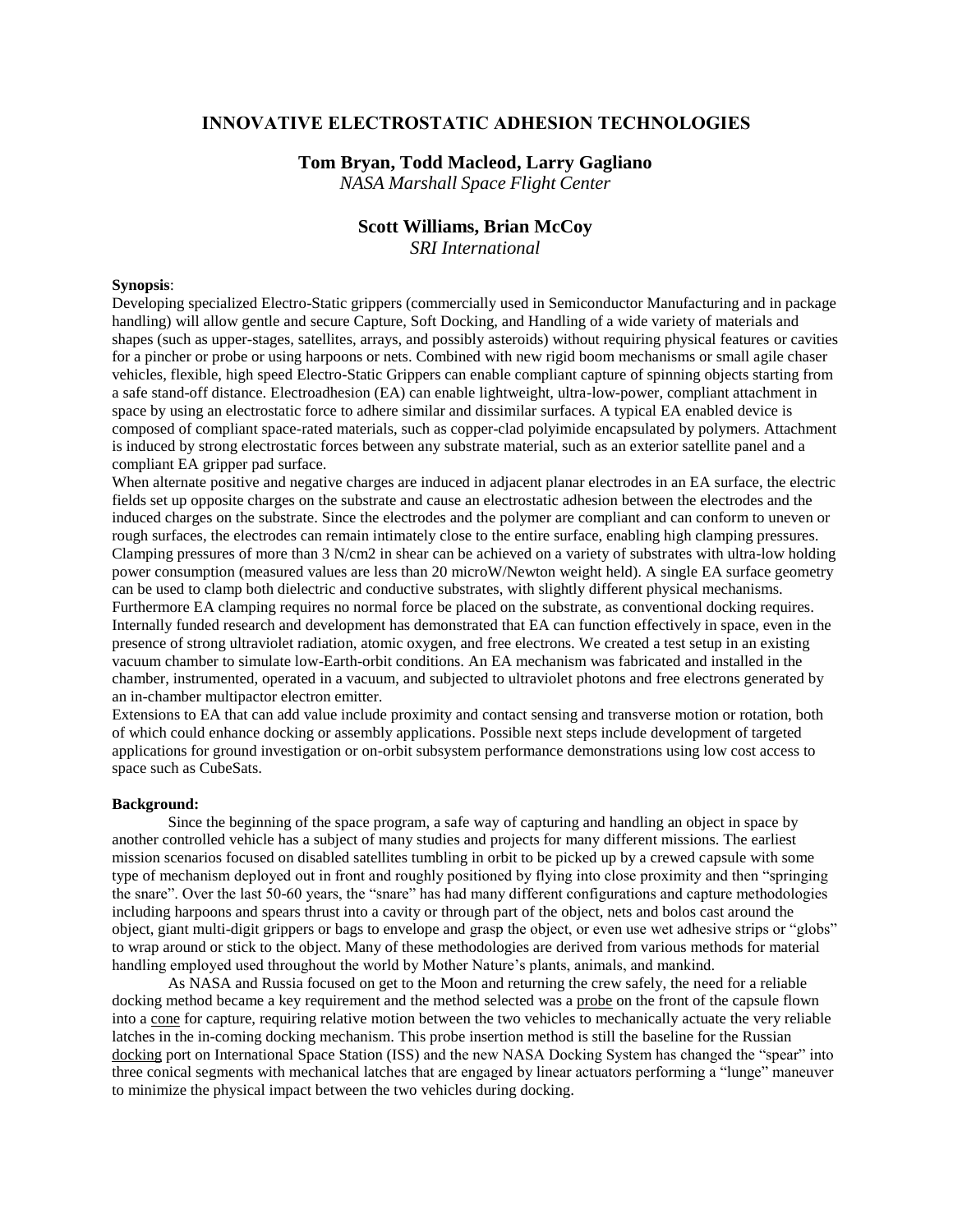The Space Shuttle was conceived as a vehicle to retrieve as well as deploy satellites from the beginning and demonstrated this capability on its' second flight by reaching into the cargo bay to remove a small spacecraft and after moving it to various locations around the Shuttle re-stowed the spacecraft into its' cradle using the crewoperated Remote Manipulator System (RMS) using its' Grapple system that grabs the probe on the spacecraft or payload using the capture cavity with snare cables in the RMS end effector. Other spacecraft have been captured during Shuttle EVAs with various mechanical latches around protrusions, probes into rocket nozzles, or even three astronauts grabbing parts of a large satellite. The author knows of only one experimental spacecraft retrieval using a Magnetic End Effector (MEE) held by the RMS to attract and hold a soft iron plate on the spacecraft, impractical for many missions.

The re-supply of Space Stations is another orbital operational challenge solved first by the Russians whose unmanned Progress resupply vehicles have flown to and docked to three generations of Space Stations and both the MIR and the Russian side of ISS were assembled by the modules that flew up to and were docked for assembly. On the other end of ISS, the modules brought up by the Shuttle and the current resupply vehicles are grappled by the RMS and attached or berthed to ISS.

Currently no planned spacecraft capture or handling operations are planned using any methods other than mechanical docking or grappling or probes. If only we could build something like the **tractor beam** Gene Roddenberry created for his Starship Enterprise before man even went to the moon…

#### **Flexible Electrostatic Tools for Capture and Handling (FETCH)**

OK, OK. We don't have an electromagnetic beam that can extend out to another space object at kilometers or hundreds of meters and hold and tow them no matter what their composition. But we do have some new technologies when combined can begin to give us the capability to reach out meters with a lightweight retractable beam with an end-effector that can grip a smooth or more complex surface composed of just about any material or combination of materials and gently pull or push or release at speed of electricity. We will discuss each of these emerging commercial capabilities and their associated components and the combined effects on future space use and exploration. The end-effector for FETCH is a flexible electrostatic or electro-adhesion gripper pad. The retractable beam is an interlocking metallic band mechanism built for extreme commercial environments. And one video sensor can identify and calculate the 3dof poise of teachable outlines at 60 Hz and a simple lidar uses LEDs to provide overlapping angular arrays of 16 range measurements at 60 Hz to see the position and location of the elephant without having to know what it looks like beforehand. Combined, the FETCH system will be challenged to align to, synchronize with, and to capture and handle a spinning reactive orbital object simulator.

## **Changing the Physics of Space-Craft Docking and Capture**

When we change the joining of two spacecraft from a mechanical jousting event into an electronic "reach and touch it" grappling, the physics of the process changes for both vehicles and objects as enumerated below

- 1. Docking defined as "Chase" Vehicle using their thrusters to move docking mechanism into capture envelope of Station mechanism (Controlled Collision with Impact Absorption) while controlling position and velocity in three translations and three rotations simultaneously with a complex thruster system.
- 2. Thruster, sensor, CG, GN&C, velocity errors in docking must be minimized or absorbed During Contact Dynamics
- 3. Docking contact dynamics can excite "water hammer" in chase vehicle and captured vehicle tanks which may require additional baffling if docking from an angle different from launch or after on-orbit re-supply
- 4. Berthing requires passive vehicle to be moved from station-keeping position into capture latch envelope by mechanism before hard contact
- 5. Station-keeping is less demanding on mechanisms, Attitude Control Systems, GNC; slower approach allows Control Moment Gyroscopes, simpler abort and Collision Avoidance maneuvers and operations, reduced plume impingement and contamination; Current baseline for Japanese and Commercial Cargo Resupply for ISS
- 6. Simple single actuator extendable mechanism with passive compliance extends to grapple & retract into capture envelope (for **Dexterous Docking** concepts)
- 7. Electrostatic adhesion Grippers work with various shapes and materials without special surface preparation for capture (Al, MLI, foam, composites, etc.)
- 8. Zero velocity Vehicle capture enables Scaling up to "Exploration" sized assembly and down to servicer vehicle to satellite capture, sample capsule return, or other activities
- 9. ES\EA grippers can be scaled down for cube-sat applications for attaching small vehicles to S/C or orbital objects and then deploying drag augmentation devices to de-orbit and captured vehicle de-orbit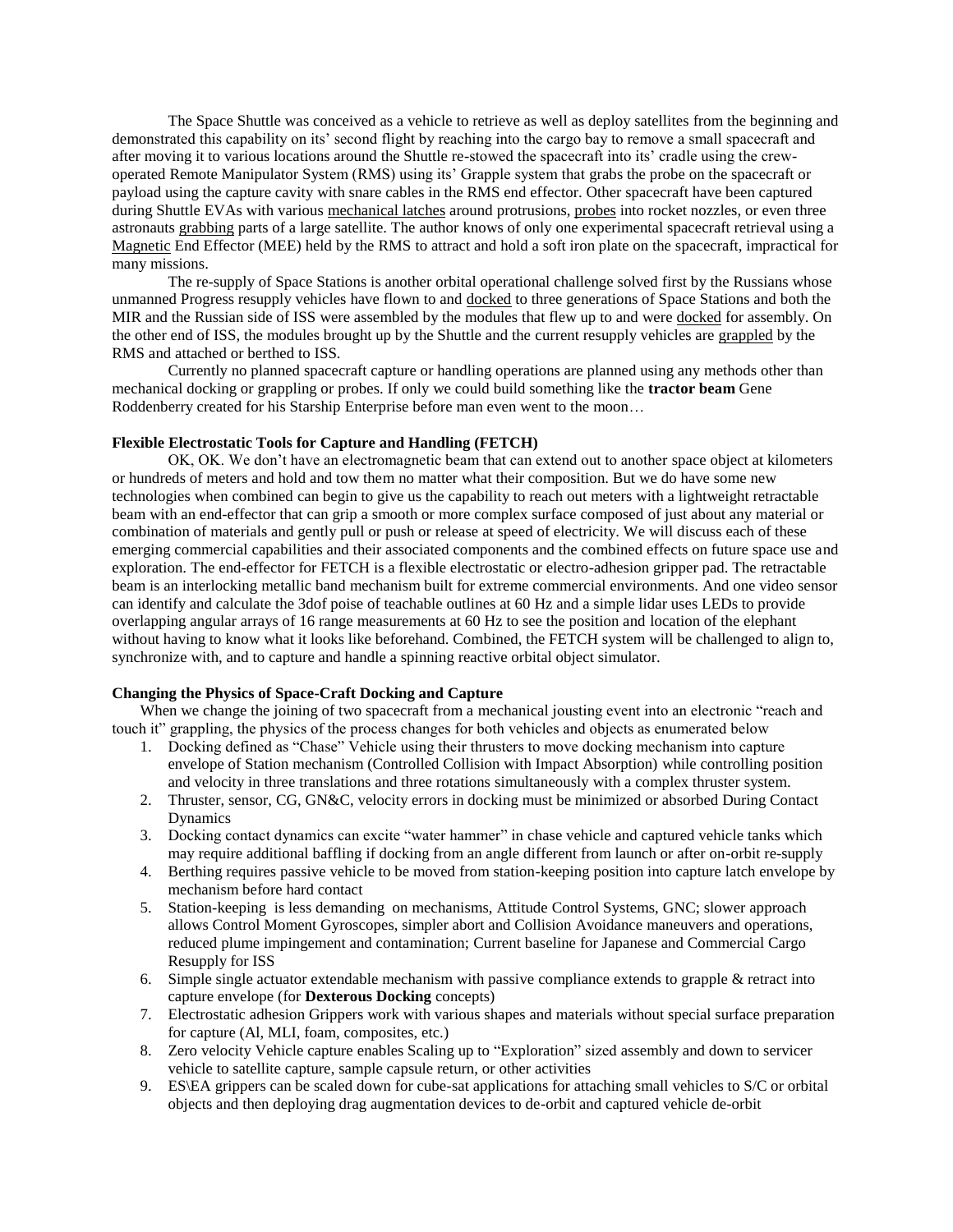#### **ES\EA Principle of Operation:**

Electrostatic attraction or Electroadhesion (EA) can enable lightweight, ultra-low-power, compliant attachment in vacuum by using an electrostatic force to adhere similar and dissimilar surfaces. When alternate positive and negative charges are induced in adjacent planar electrodes in an ES\EA surface, the electric fields set up opposite charges on the substrate and cause an electrostatic adhesion between the electrodes and the induced charges on the substrate. Used for years in the semi-conductor processing industry, ceramic chucks are used daily to grip semi-conductor, glass, and other dielectric substrates cleanly and precisely in ultra-hard vacuum processing. If the ES\EA electrodes are encased in a compliant polymer and can conform to uneven or rough surfaces, the electrodes can remain close to the entire surface, enabling high clamping pressures. As shown in Table 1, these compliant EA surfaces can conform to substrate surface irregularities and achieve adhesion to nearly any substrate material.

Clamping pressures of more than 3 N/cm<sup>2</sup> in shear (or 70-300 lb. by a 12x12 inch pad) can be achieved on a variety of substrates with ultra-low holding power consumption (measured values are less than 20 microW/Newton weight held). A single EA surface geometry can be used to clamp both dielectric and conductive substrates, with slightly different physical mechanisms. Clamping to virtually any substrate is enabled by different electrostatic attraction mechanisms using the same gripper structure: A) with conductive substrates, clamping is enabled through Coulombic forces (induced direct fields) across an insulator on the gripper, B) with non-conductive substrates, clamping is enabled through dielectric polarization forces. The charge induced between the clamping material and the substrate is generated by a power supply that provides a high voltage potential to the embedded electrodes. Although the ES\EA process typically requires a high voltage (on the order of 1–5 kilovolts), it requires very small amounts of current (on the order of 10–20 nanoamps per Newton of lateral force) due to the dielectric layer between the electrodes. Thus, current-limited, low-profile, low-power DC-DC converters can be used to activate the gripper. The ES\EA grippers are robust in hard vacuum and resistance to ultraviolet photons, atomic oxygen, and even RF fields used for substrate processing.

While have many good characteristics and capabilities in hard vacuum, some problems and challenges arise in the practical use and development of ES\EA grippers to get to space. A) To achieve flexibility and mechanical compliance in the gripper pad and harness, the thin conductors can be damaged by sharp bends without protection from a stiff insulator. B) To work in the humidity of a regular 1 atm. laboratory, the multi-phase high voltage power supplies require more complex gripper electrode layouts that increase the width and stiffness of the gripper pad and its' connecting flat conductor cable harness. C) To perform relevant vacuum chamber testing of the gripper pads used in laboratory, the same pad layouts needs to be used in the vacuum tests. D) Damage to the pad electrodes or the flat conductor cable is more likely to cause arcing, conductor etching, and power supply damage due to the high voltages used. E) Vacuum testing at less than 10-5 torr is required to prevent corona discharge and arcing or all high voltage conductors and connections must be potted and conformal coated for safe operations at higher partial pressures. F) Proper design of the support structure for ES\EA gripper pads is needed to enable sufficient compliance and flexibility of the gripper pads. G) ES\EA grippers are much weaker pulling perpendicular to the gripping surface than pulling across the gripping surface.

|                       | <b>Mode of Manipulation</b> |              |              |
|-----------------------|-----------------------------|--------------|--------------|
| <b>Material</b>       | Pull                        | <b>Shear</b> | Twist        |
| <b>Sheet Metal</b>    | Poor                        | Exceptional  | Exceptional  |
| <b>Painted Metals</b> | Poor                        | Inconclusive | Inconclusive |
| Photovoltaics         | Poor                        | Inconclusive | Inconclusive |
| <b>MLI</b>            | Poor                        | Exceptional  | Exceptional  |
| Kapton/Mylar          | Poor                        | Effective    | Effective    |
| Wood                  | Poor                        | Poor         | Poor         |
| Paper                 | Effective                   | Effective    | Effective    |

|  |  |  |  | Table 1. Effectiveness of electrostatic adhesion on various materials. |  |
|--|--|--|--|------------------------------------------------------------------------|--|
|--|--|--|--|------------------------------------------------------------------------|--|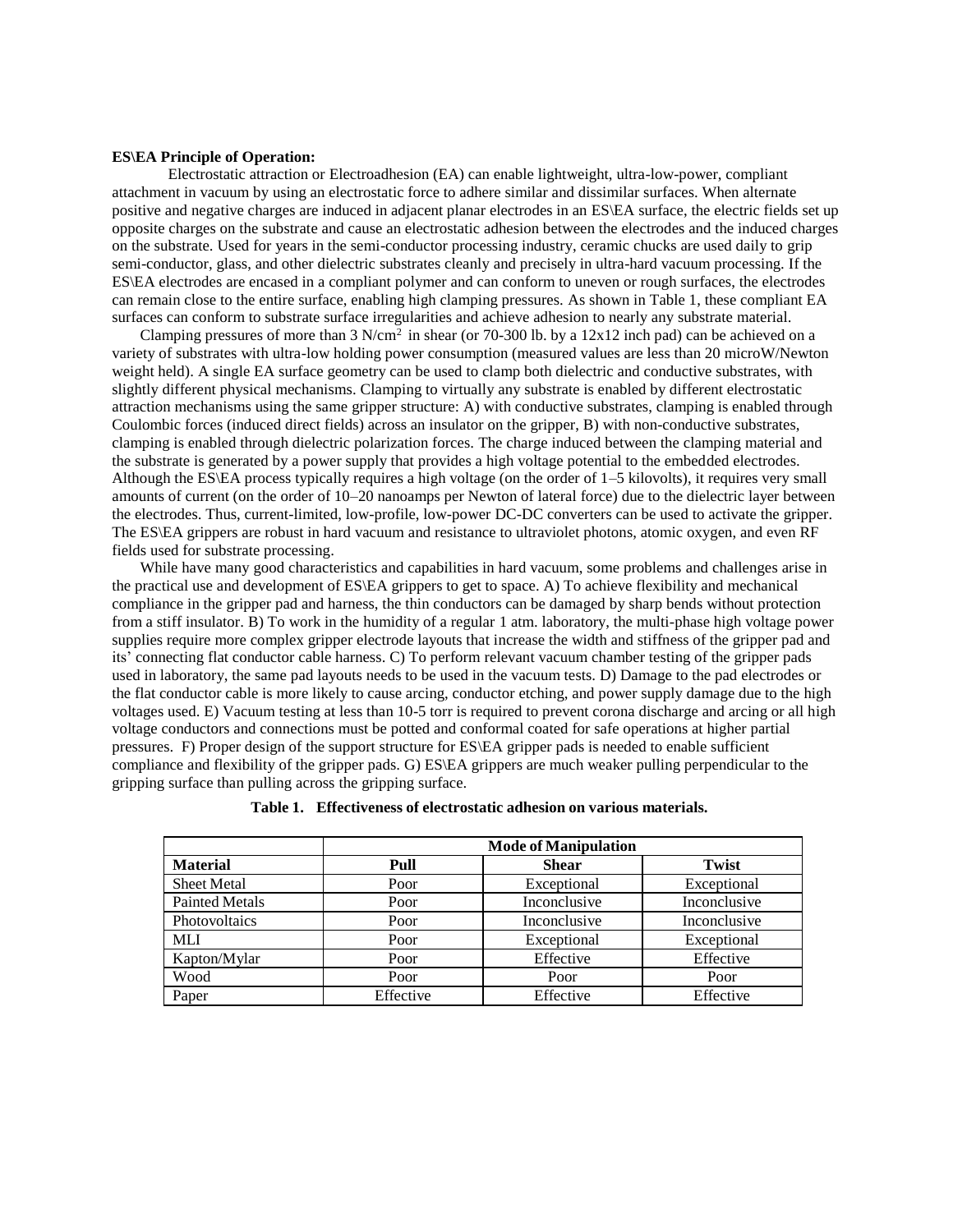

**Reaction-cured glass The Constraint Constraint Multi-layer insulation Perforated Aluminum** 

 **Figure 1. Electrostatic adhesion allows simple gripping to typical spacecraft surface materials**

Industrial ES\EA grippers are currently used in various material handling applications, including picking and moving semiconductor and dielectric substrates for vacuum processing tasks, and picking, inspection, and placement of cloth and other flat, flexible materials for assembly tasks by two different companies. We are moving towards replaceable ES\EA gripper pads with custom shapes, sizes, & openings and that can be mounted & operated side by side like butterfly wings to wrap around various shapes for more compliance & higher grip forces.



**Figure 2. Industrial ES\EA grippers from ElectroGrip, Co. and GrabIt, Inc.**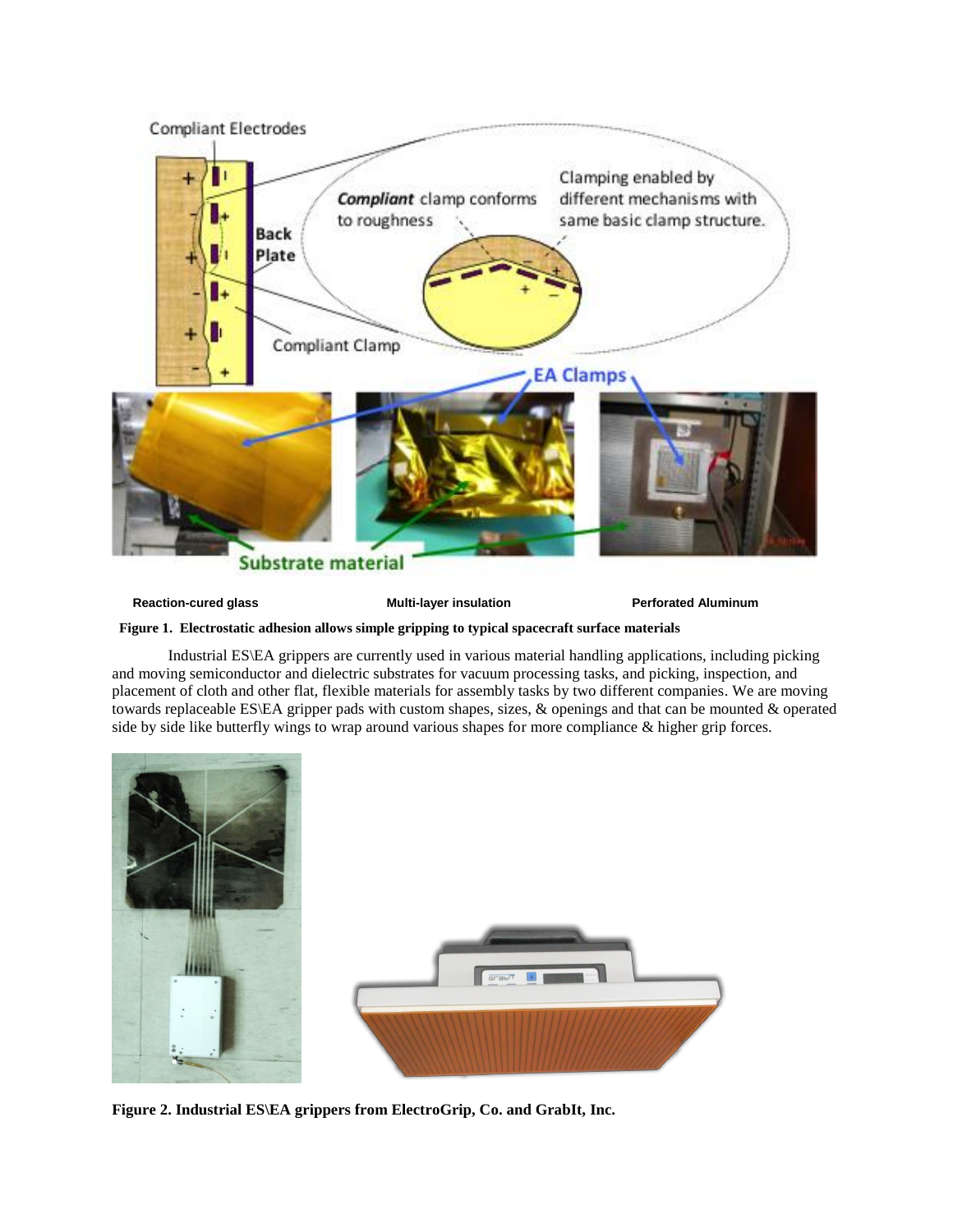### **Strong Compact Retractable Boom**

To achieve the reliability and mission adaptability for a compact retractable beam that once attached between the chaser vehicle and the orbital object can maintain relative separation and position, several choices are available commercially. Retractable booms have been used throughout the Space program from moving Skylab film cartridges and Vikings' Mars sampling arms to solar array booms for Hubble Space Telescope and ISS, and many were bi-metallic ribbons that employed shape memory to form a curved cross section when extended and were flattened and rolled up for storage. Advances in materials have improved the basic bi-metallic ribbon booms such as composition ribbons that when deployed curl into a circular cross-section but has a natural stable flat profile when stored without using a restraining retraction mechanism. Another metallic boom consists of a coiled stainless steel vertical ribbon with holes along each edge and a horizontal band that looks like a toy Slinky with teeth around the outside edge that interlocks the bottom of one turn of the steel ribbon with the top of the next turn as guides on the core of the extension\retraction mechanism screws the flat outside ribbon and inner interlocking spider extended out together or retracted into separate rolls. This industrial compact boom has a retracted to extend ratio of 1:12 and a weight to load ratio 1:40 with few moving parts and is designed for low maintenance. We incorporate a smaller boom model driven with a small electric motor and two scissor mechanisms for end effector plate stabilization and that was mounted onto a heavy duty DC pan & tilt unit to assemble a retractable X, Y, Z manipulator arm for laboratory testing. Future plans may use two retractable boom mechanisms driven in parallel to stabilize each other without the scissor mechanisms with a simpler tilt plate for the shoulder.



#### **Figure 3: Compact Retractable Interlocking Metallic Beam Design:**

## **Operational Sequence and Comparison for FETCH:**

The requirements for the overall Flexible ES Tools for Capture and Handling are most easily derived by first examining the operational sequence of a chaser vehicle parked at a safe distance, capturing a typical orbital object (either stable or spinning) using a boom mounted ES\EA gripper. Advanced optical sensors can enable the following FETCH operational sequence with poise detection from a safe, stable station-keeping point and minimize disturbances from both sensor and positioning errors. Temporary gripping for relative dynamics control is possible with fast ES\EA activation and rapid retraction, enabling the possibility of de-spinning objects before capture.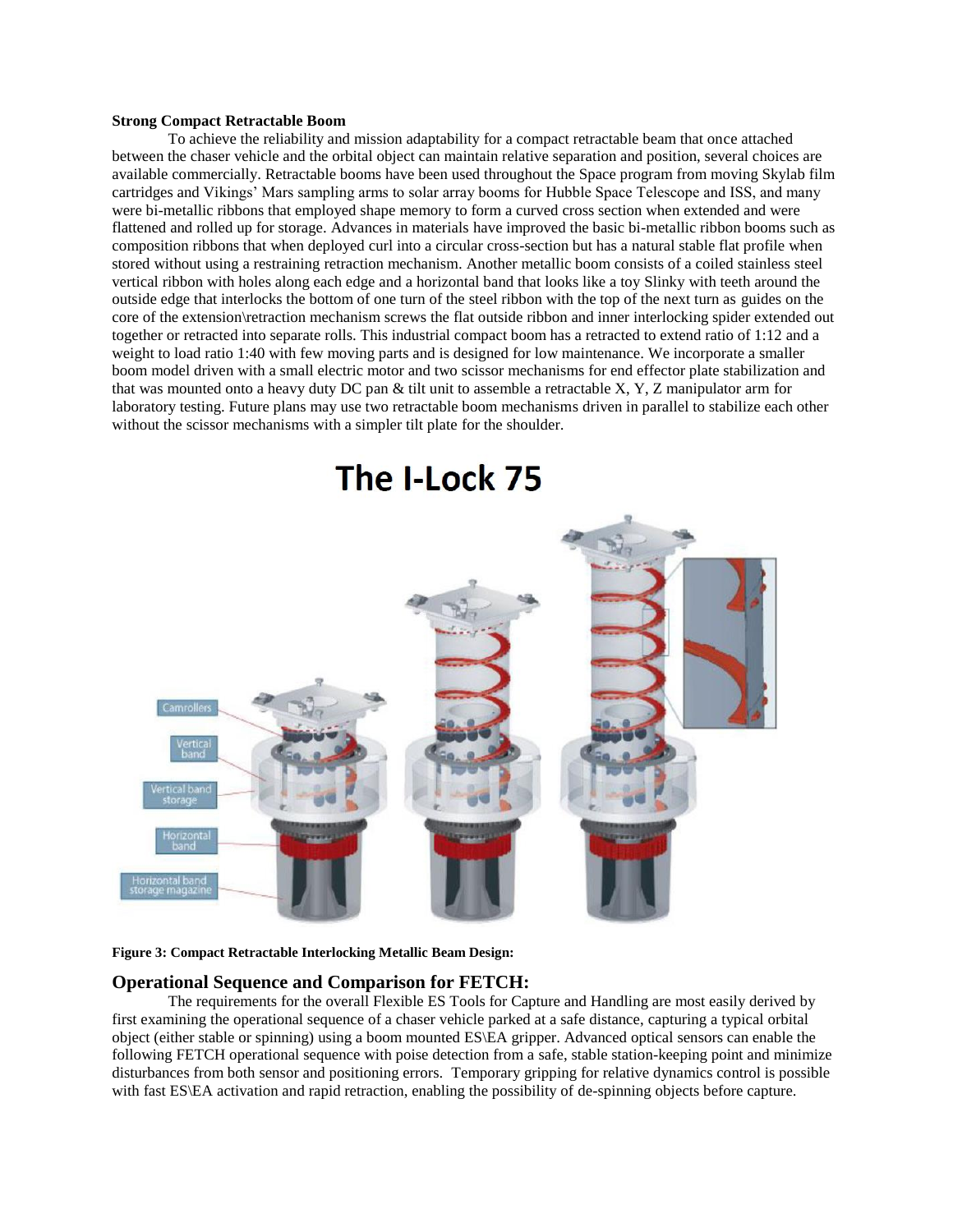**Table 2: Orbital Object Capture Sequence using Electrostatic-Adhesion Compared to Docking**

| <b>FETCH Flexible Capture</b>                                    | <b>Hard Docking</b>                                            |
|------------------------------------------------------------------|----------------------------------------------------------------|
| At 10m, Chaser Vehicle Station-keeps at port with                | At 20m, Align to Docking Port and Enter into Approach          |
| thrusters $(\& CMGs)$                                            | Corridor                                                       |
| Pose Sensor: 3-6 DOF, 1-5Hz, ~10m range [TOF 3D]                 | Pose Sensor: 6 DOF, 5-20 Hz, 0.5-20m Range [VGS type]          |
| Camera, simple LED Lidar ]                                       |                                                                |
| Use 3D Camera & ES Gripper Proximity Sensor to Steer             | Use Pose Sensor Feedback to Thrust into Docking Port [6]       |
| <b>Extendable Boom (or 9 RMS joints)</b>                         | <b>DOF Thruster Controll</b>                                   |
| <b>ES Gripper Flexes at Contact to Align to Target</b>           | <b>Avoid Contact before Soft Latch</b>                         |
| <b>Both Vehicles usually separated by meters during Flexible</b> | Control Docking Impact (& Water Hammer by Reverse              |
| Capture                                                          | Thrusting or pushing                                           |
| Contact force controlled by Boom Extension & ES Gripper          | <b>Mechanism must absorb or Withstand Docking Collision</b>    |
| flexure                                                          |                                                                |
| Chaser vehicle can align to center of rotation of Spinning       | <b>Spinning Orbital Objects Require Chase Vehicle to match</b> |
| Orbital Objects during simple Station-keeping and the            | body rotational rates before capture, such as ramming          |
| Gripper pad spun up with simple motor and slip-ring at           | probe into rocket nozzle                                       |
| the end of the Boom                                              |                                                                |

# **ES\EA Orbital Capture Mission Specific Sensor Suite**

Beside the speed and joint feedback for controlling the end position of the boom, the position and poise of the orbital object relative to the chaser vehicle is needed. For un-stabilized target orbital objects, real-time multipixel range data is needed to measure and track the rotational and translational positon and dynamics of the targeted orbital object data to position the chaser vehicle at a safe position relative to either the axis of rotation or the planned capture gripper site. The number of industrial time-of-flight and stereo optical sensors for outdoor use is growing as are the number and capability of video sensors that can track not only the  $X & Y$  position of a designated arbitrary marking on the target object, but the rotation angle at speeds up to 50 Hz. With this type of sensors, the chase vehicle can approach the target object to safe distance and center itself along the best rotational centerline of the target. With additional short range sensors, the ES\EA gripper pad can be spun-up and moved into close proximity to the target surface before ES\EA gripper activation and surface contact & compliance. Because of the stable separation to the target orbital object, the chaser vehicle can check and re-assess the relative dynamics before and after initial contact and safely re-position the ES\EA gripper if needed.

## **ES\EA Orbital Capture Evaluation and Testing**

This research project (which means we don't really know what we are doing yet) is to evaluate the capability of ES\EA gripper technology for capture and handling of various types of orbital objects built or composed of various materials with a three prong project approach as described below.

- A. Laboratory feasibility simulations of proposed orbital capture scenarios will use scaled mechanisms, optical 3D sensors, manual sensor & boom & gripper control, and a 5 axis air-bearing target simulator. In MSFC's Flat Floor Robotics Lab, 1) a re-configurable Reactive Satellite (orbital object) Simulator (RSS) has been assembled from a spherical air-bearing (3 DOF) supported on a planar air-bearing platform (2DOF), spunup by air jets, and supporting a spacecraft mock-up with re-configurable material capture panels. The Reactive Satellite Simulator is design to move dynamically in response to torques and forces from off-axis contact forces. Along with the reactive spacecraft simulator, we have 2) a large chase vehicle simulator with self-contained power, propulsion, GNC, and support capability to position the ES\EA gripper boom system in a safe station-keeping position above the dynamic spacecraft simulator. Mounted to the large chase vehicle simulator will be 3) the compact retractable boom system using a heavy duty DC pan & tilt unit pointing a smaller boom model driven with a small electric motor and two scissor mechanisms for end effector plate stabilization, 4) one or two ES\EA gripper(s) are mounted with a compliant hinged attachment on a spin-table mechanism with slip-rings and a limited-slip spin-motor and 5) a suite of timeof-flight and video sensors a] to enable centering the orbital capture arm above the spinning dynamic spacecraft simulator, b] measuring and matching the S/C spin-rate, c] positioning the ES\EA gripper pad in close proximity to S/C before activation and d] captured S/C simulator de-spin dynamics.
- B. Vacuum chamber testing in various small facilities will continue to evaluate different ES\EA pads' sensing and gripping performance with different materials with the three mechanical manipulation tests as shown in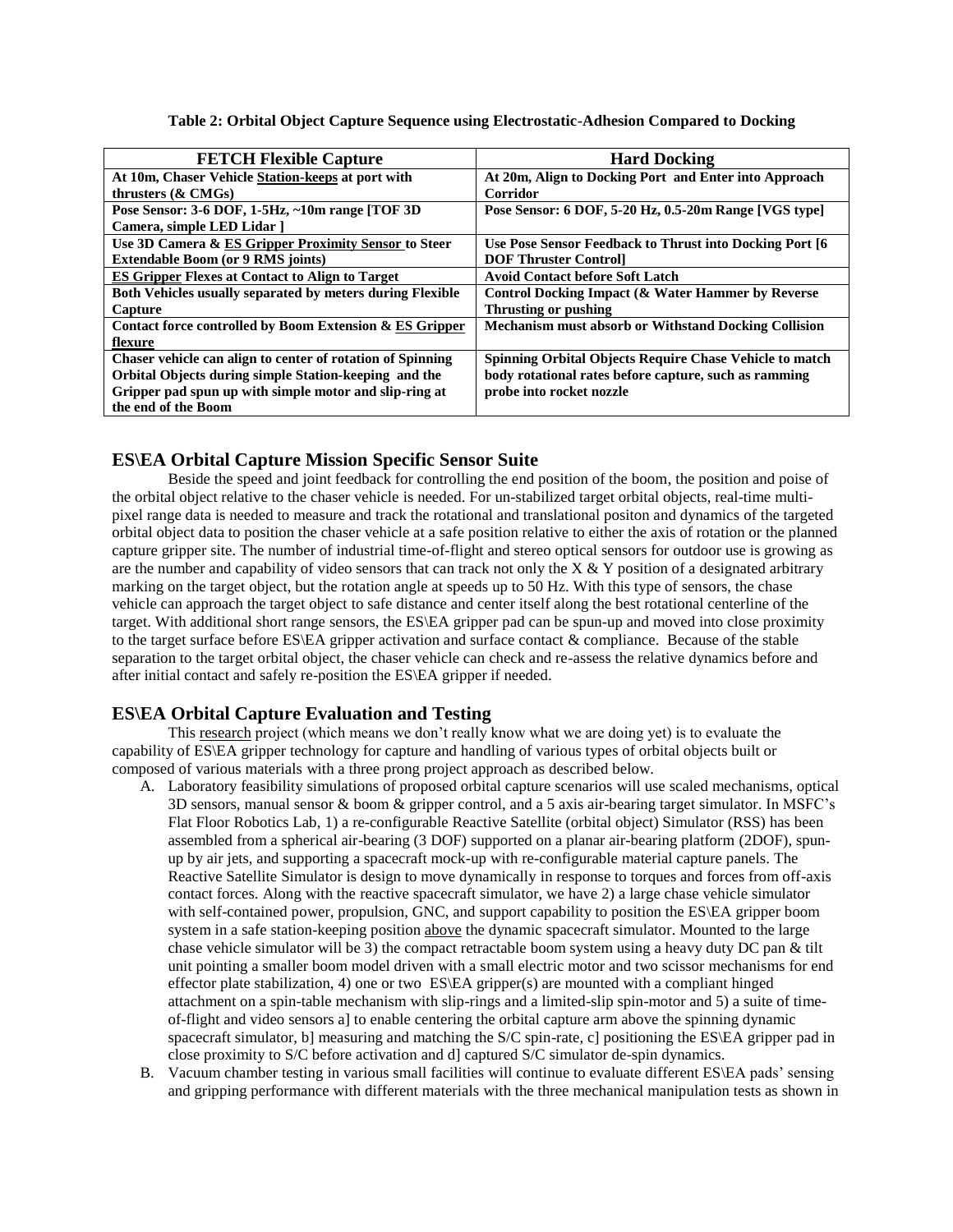Table 1. The materials and shapes of the test panels will be based on scenarios from laboratory simulations and material & shape configurations derived from orbital objects.

C. Generate a comprehensive database and mock-up panel collection of surface shapes and materials of orbital objects and suitable ES\EA gripper pad configurations for vacuum chamber tests and scenario simulations.

This research approach of performance testing of the ES\EA gripper to verify the required function determined from laboratory simulations of Orbital Capture scenarios is aimed at raising the TRL of this technology and has already shown needed changes to the first generation of Flexible ES\EA gripper pad cabling. Both Vehicles usually separated 10m during Flexible Capture



**Figure 4. Reconfigurable Reactive Spacecraft (Orbital Object) Simulator**



**Figure 5. Flexible ES\EA Tool for Capture and Handling (FETCH) simulator under construction!**